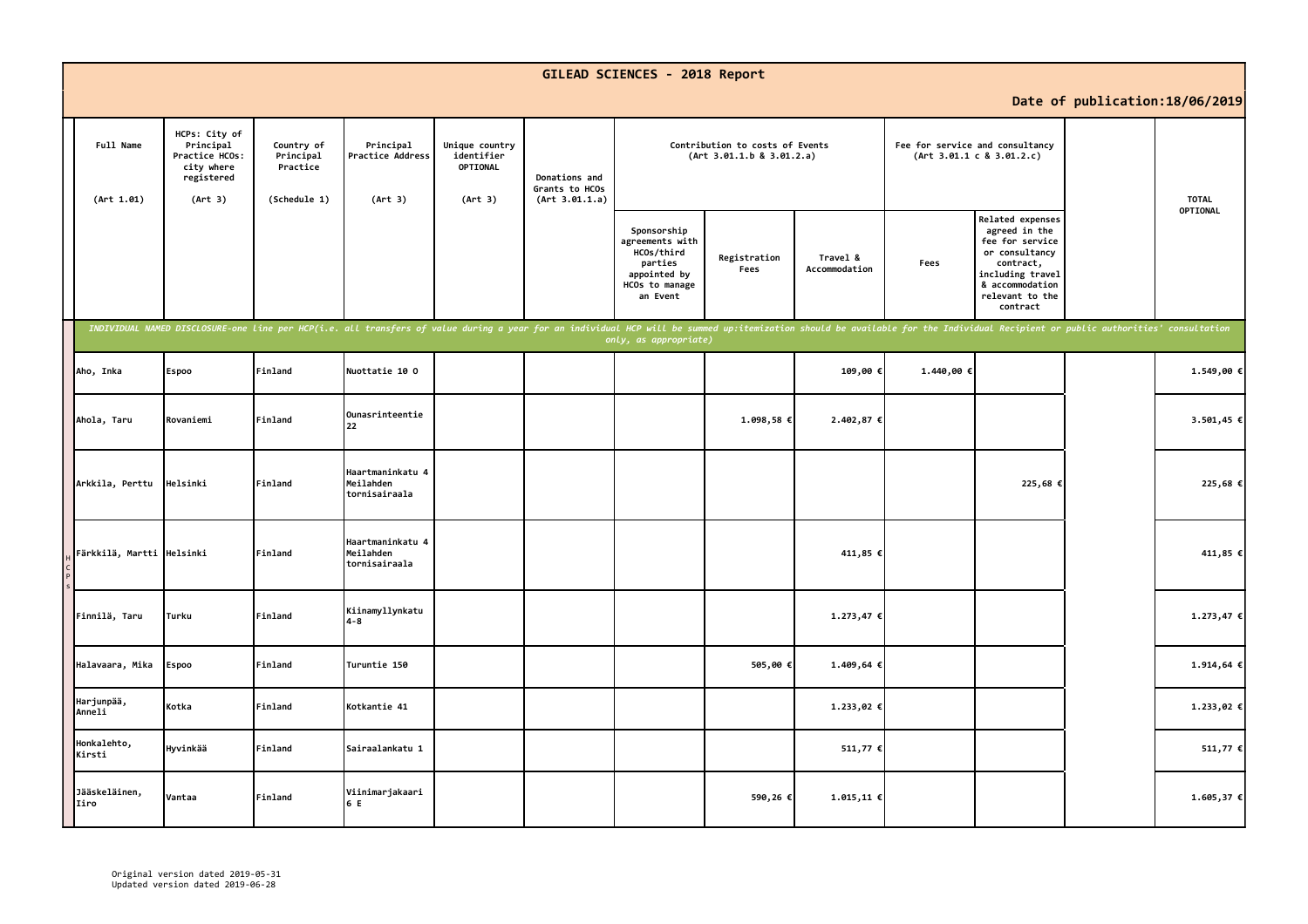| Full Name<br>(Art 1.01)  | HCPs: City of<br>Principal<br>Practice HCOs:<br>city where<br>registered<br>(Art 3) | Country of<br>Principal<br>Practice<br>(Schedule 1) | Principal<br>Practice Address<br>(Art 3)                                                                                                                                                                                       | Unique country<br>identifier<br>OPTIONAL<br>(Art 3) | Donations and<br>Grants to HCOs<br>(Art 3.01.1.a) |                                                                                                       | Contribution to costs of Events<br>(Art 3.01.1.b 8 3.01.2.a) |                           |         | Fee for service and consultancy<br>(Art 3.01.1 c 8 3.01.2.c)                                                                                              | <b>TOTAL</b> |
|--------------------------|-------------------------------------------------------------------------------------|-----------------------------------------------------|--------------------------------------------------------------------------------------------------------------------------------------------------------------------------------------------------------------------------------|-----------------------------------------------------|---------------------------------------------------|-------------------------------------------------------------------------------------------------------|--------------------------------------------------------------|---------------------------|---------|-----------------------------------------------------------------------------------------------------------------------------------------------------------|--------------|
|                          |                                                                                     |                                                     |                                                                                                                                                                                                                                |                                                     |                                                   | Sponsorship<br>agreements with<br>HCOs/third<br>parties<br>appointed by<br>HCOs to manage<br>an Event | Registration<br>Fees                                         | Travel &<br>Accommodation | Fees    | Related expenses<br>agreed in the<br>fee for service<br>or consultancy<br>contract,<br>including travel<br>& accommodation<br>relevant to the<br>contract | OPTIONAL     |
|                          |                                                                                     |                                                     | INDIVIDUAL NAMED DISCLOSURE-one line per HCP(i.e. all transfers of value during a year for an individual HCP will be summed up:itemization should be available for the Individual Recipient or public authorities' consultatio |                                                     |                                                   | only, as appropriate)                                                                                 |                                                              |                           |         |                                                                                                                                                           |              |
| Jyrkkiö, Sirkku          | Turku                                                                               | Finland                                             | Hämeentie 11                                                                                                                                                                                                                   |                                                     |                                                   |                                                                                                       | 1.098,58 €                                                   | 2.408,26€                 |         |                                                                                                                                                           | 3.506,84 €   |
| Kauppila, Marjut Turku   |                                                                                     | Finland                                             | Hämeentie 11                                                                                                                                                                                                                   |                                                     |                                                   |                                                                                                       | 740,00 €                                                     | 874,96€                   |         |                                                                                                                                                           | 1.614,96€    |
| Kellokumpu,<br>Mikko     | Rovaniemi                                                                           | Finland                                             | Ounasrinteentie<br>22                                                                                                                                                                                                          |                                                     |                                                   |                                                                                                       | 800,00€                                                      | 1.818,68 €                |         |                                                                                                                                                           | 2.618,68€    |
| Kilpinen, Sanna          | Jyväskylä                                                                           | Finland                                             | Keskussairaalant<br>ie 19                                                                                                                                                                                                      |                                                     |                                                   |                                                                                                       | 590,26€                                                      | 1.415,91€                 |         |                                                                                                                                                           | 2.006,17 €   |
| Kuusisto, Milla          | Joensuu                                                                             | Finland                                             | Tikkamäentie 16                                                                                                                                                                                                                |                                                     |                                                   |                                                                                                       | 1.098,58 €                                                   | 2.395,61 €                |         |                                                                                                                                                           | 3.494,19€    |
| Kytölä, Sari             | Helsinki                                                                            | Finland                                             | Haartmaninkatu 4<br>Meilahden<br>kolmiosairaala                                                                                                                                                                                |                                                     |                                                   |                                                                                                       | 740,00€                                                      | 858,44 €                  |         |                                                                                                                                                           | 1.598,44€    |
| Kytölä, Soili            | Helsinki                                                                            | Finland                                             | Haartmaninkatu 2<br>C-siipi                                                                                                                                                                                                    |                                                     |                                                   |                                                                                                       |                                                              |                           | 510,00€ |                                                                                                                                                           | 510,00 €     |
| Lehtonen, Päivi          | Lappeenranta                                                                        | Finland                                             | Valto Käkelän<br>katu 1                                                                                                                                                                                                        |                                                     |                                                   |                                                                                                       |                                                              | 511,77 €                  |         |                                                                                                                                                           | 511,77 €     |
| Leppäaho-Lakka,<br>Jaana | Jyväskylä                                                                           | Finland                                             | Keskussairaalant<br>ie 19                                                                                                                                                                                                      |                                                     |                                                   |                                                                                                       |                                                              | 1.233,02 €                |         |                                                                                                                                                           | 1.233,02 €   |
| Lindström, Vesa          | Helsinki                                                                            | Finland                                             | Haartmaninkatu 4<br>Meilahden<br>kolmiosairaala                                                                                                                                                                                |                                                     |                                                   |                                                                                                       | 1.098,58 €                                                   | 2.265,57 €                |         |                                                                                                                                                           | 3.364,15 €   |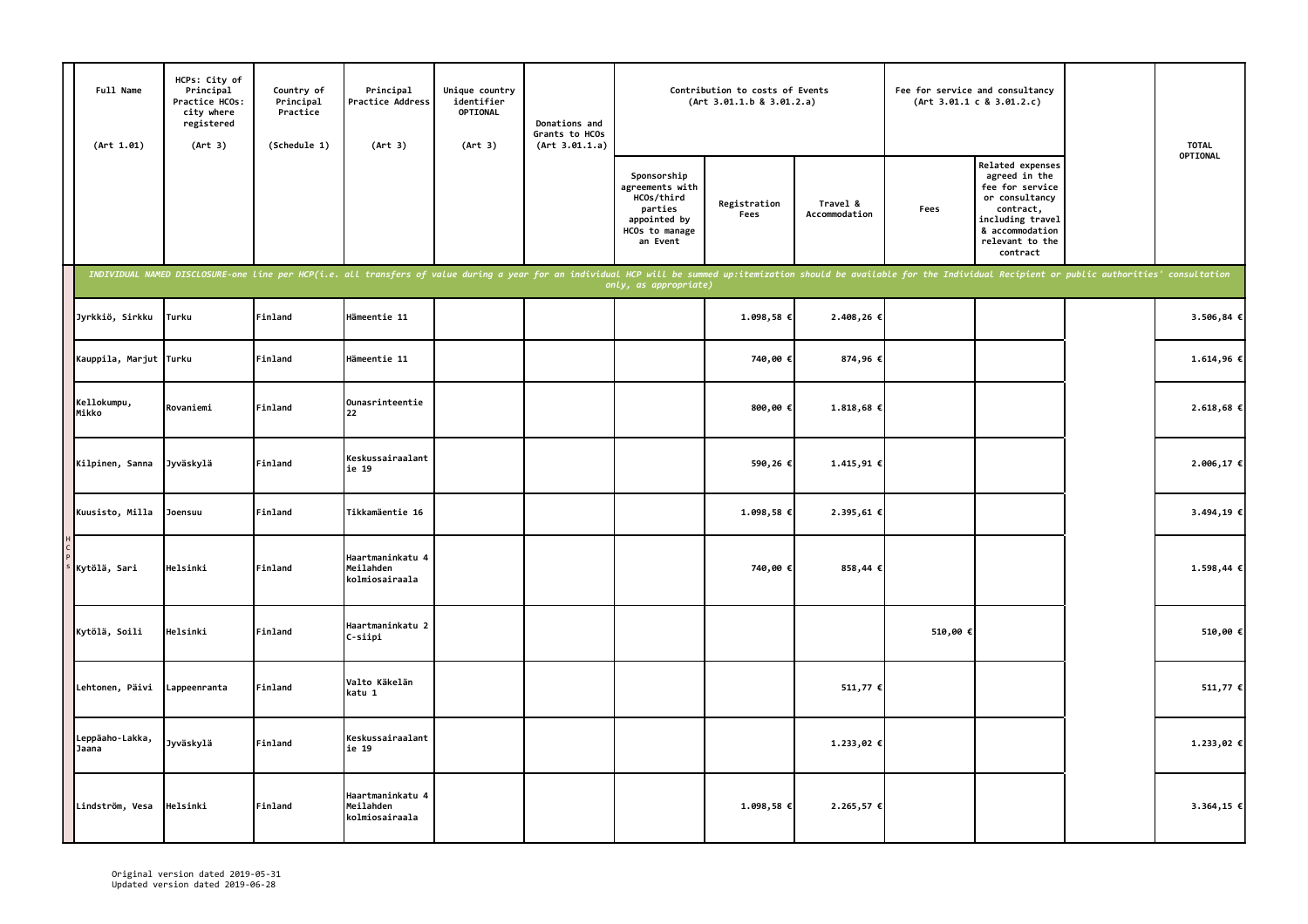| Full Name<br>(Art 1.01)       | HCPs: City of<br>Principal<br>Practice HCOs:<br>city where<br>registered<br>(Art 3) | Country of<br>Principal<br>Practice<br>(Schedule 1) | Principal<br>Practice Address<br>(Art 3)                                                                                                                                                                                       | Unique country<br>identifier<br>OPTIONAL<br>(Art 3) | Donations and<br>Grants to HCOs<br>(Art 3.01.1.a) |                                                                                                       | Contribution to costs of Events<br>(Art 3.01.1.b 8 3.01.2.a) |                           | Fee for service and consultancy | (Art 3.01.1 c 8 3.01.2.c)                                                                                                                                 | <b>TOTAL</b> |
|-------------------------------|-------------------------------------------------------------------------------------|-----------------------------------------------------|--------------------------------------------------------------------------------------------------------------------------------------------------------------------------------------------------------------------------------|-----------------------------------------------------|---------------------------------------------------|-------------------------------------------------------------------------------------------------------|--------------------------------------------------------------|---------------------------|---------------------------------|-----------------------------------------------------------------------------------------------------------------------------------------------------------|--------------|
|                               |                                                                                     |                                                     |                                                                                                                                                                                                                                |                                                     |                                                   | Sponsorship<br>agreements with<br>HCOs/third<br>parties<br>appointed by<br>HCOs to manage<br>an Event | Registration<br>Fees                                         | Travel &<br>Accommodation | Fees                            | Related expenses<br>agreed in the<br>fee for service<br>or consultancy<br>contract,<br>including travel<br>& accommodation<br>relevant to the<br>contract | OPTIONAL     |
|                               |                                                                                     |                                                     | INDIVIDUAL NAMED DISCLOSURE-one line per HCP(i.e. all transfers of value during a year for an individual HCP will be summed up:itemization should be available for the Individual Recipient or public authorities' consultatio |                                                     |                                                   | only, as appropriate)                                                                                 |                                                              |                           |                                 |                                                                                                                                                           |              |
| Lundan, Tuija                 | <b>Turku</b>                                                                        | Finland                                             | Kiinamyllynkatu<br>$4 - 8$                                                                                                                                                                                                     |                                                     |                                                   |                                                                                                       |                                                              |                           | 510,00 €                        |                                                                                                                                                           | 510,00€      |
| Lyly-Yrjänäinen,<br>Tiina     | Tampere                                                                             | Finland                                             | Teiskontie 35<br>Radius-rakennus                                                                                                                                                                                               |                                                     |                                                   |                                                                                                       |                                                              | 511,77 €                  |                                 |                                                                                                                                                           | 511,77 €     |
| Mäkinen, Helena               | Helsinki                                                                            | Finland                                             | Haartmaninkatu 4<br>Meilahden<br>kolmiosairaala                                                                                                                                                                                |                                                     |                                                   |                                                                                                       | 772,71€                                                      | 1.737,34€                 |                                 |                                                                                                                                                           | 2.510,05 €   |
| Mannisto,<br>Susanna          | <b>Hus</b>                                                                          | Finland                                             | Paciuksenkatu 3                                                                                                                                                                                                                |                                                     |                                                   |                                                                                                       | 1.098,58 €                                                   | 2.190,06€                 |                                 |                                                                                                                                                           | 3.288,64 €   |
| Nielsen,<br>Christian         | Vaasa                                                                               | Finland                                             | Hietalahdenkatu<br>$2 - 4$                                                                                                                                                                                                     |                                                     |                                                   |                                                                                                       | 700,00€                                                      | 1.049,51 €                |                                 |                                                                                                                                                           | 1.749,51 €   |
| Nieminen, Arto                | Oulu                                                                                | Finland                                             | Kajaanintie 50                                                                                                                                                                                                                 |                                                     |                                                   |                                                                                                       | 505,00€                                                      | 1.378,18€                 |                                 |                                                                                                                                                           | 1.883,18 €   |
| Oksanen, Juha                 | Porvoo                                                                              | Finland                                             | Kaivokatu 37                                                                                                                                                                                                                   |                                                     |                                                   |                                                                                                       | 770,52€                                                      | 1.243,31€                 |                                 |                                                                                                                                                           | 2.013,83 €   |
| Oksi, Jarmo                   | Turku                                                                               | Finland                                             | Kiinamyllynkatu<br>$4 - 8$                                                                                                                                                                                                     |                                                     |                                                   |                                                                                                       | 505,00€                                                      | 1.663,72 €                | 1.760,00 €                      | 47,00 €                                                                                                                                                   | 3.975,72 €   |
| Ollikainen,<br>Hanna-Kaisa    | Pori                                                                                | Finland                                             | Sairaalantie 3                                                                                                                                                                                                                 |                                                     |                                                   |                                                                                                       |                                                              | 511,77 €                  |                                 |                                                                                                                                                           | 511,77 €     |
| PASANEN,<br><b>ANNA-KAISA</b> | Oulu                                                                                | Finland                                             | Kurkelantie 1 B<br>35 Oulu                                                                                                                                                                                                     |                                                     |                                                   |                                                                                                       |                                                              | 511,77 €                  |                                 |                                                                                                                                                           | 511,77 €     |
| Poikonen, Eira                | Vantaa                                                                              | Finland                                             | Sairaalakatu 1                                                                                                                                                                                                                 |                                                     |                                                   |                                                                                                       | 740,00€                                                      | 1.048,89 €                |                                 |                                                                                                                                                           | 1.788,89 €   |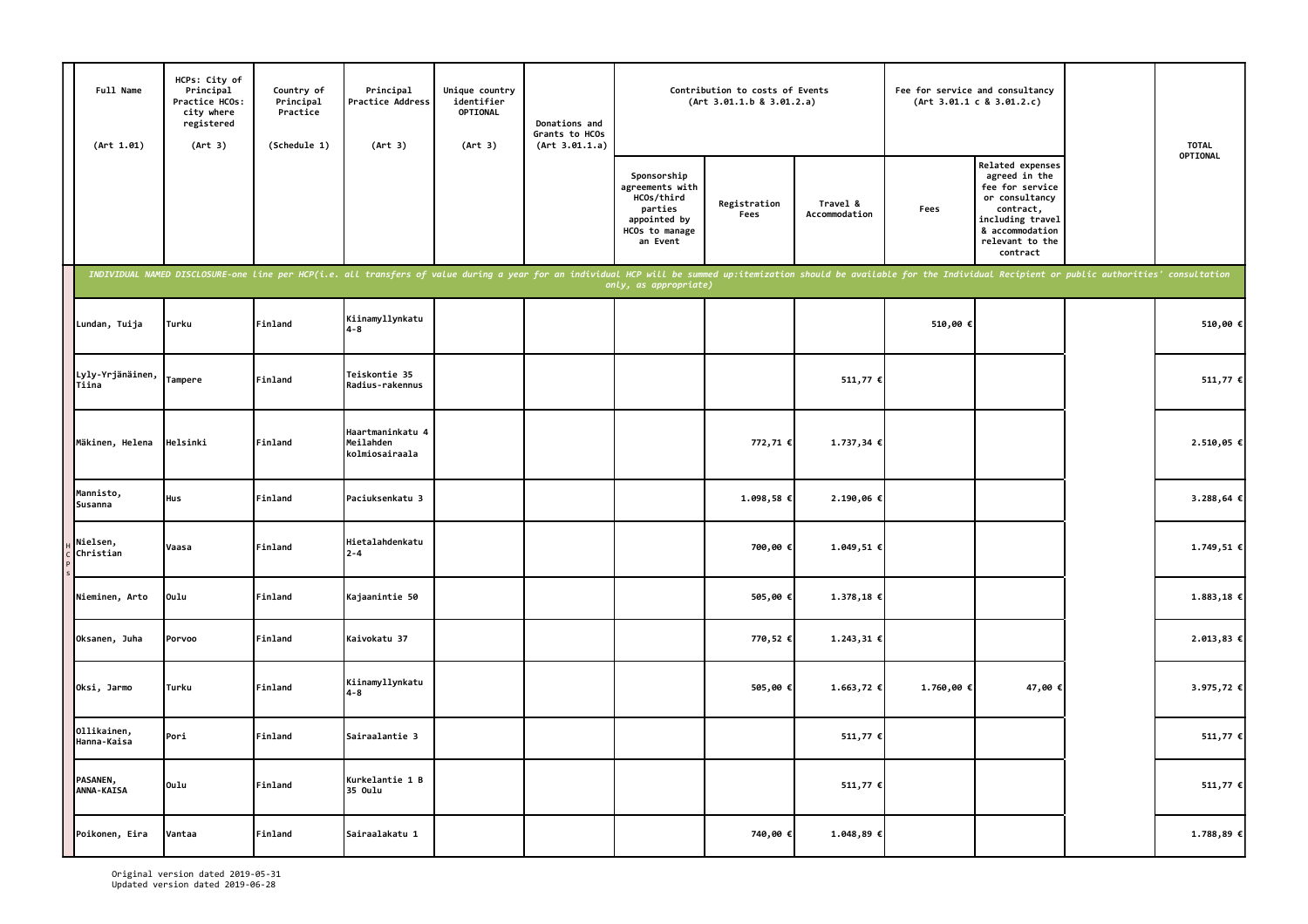| Full Name<br>(Art 1.01) | HCPs: City of<br>Principal<br>Practice HCOs:<br>city where<br>registered<br>(Art 3) | Country of<br>Principal<br>Practice<br>(Schedule 1) | Principal<br>Practice Address<br>(Art 3)                                                                                                                                                                                       | Unique country<br>identifier<br>OPTIONAL<br>(Art 3) | Donations and<br>Grants to HCOs<br>(Art 3.01.1.a) |                                                                                                       | Contribution to costs of Events<br>(Art 3.01.1.b 8 3.01.2.a) |                           |      | Fee for service and consultancy<br>(Art 3.01.1 c 8 3.01.2.c)                                                                                                     | <b>TOTAL</b> |
|-------------------------|-------------------------------------------------------------------------------------|-----------------------------------------------------|--------------------------------------------------------------------------------------------------------------------------------------------------------------------------------------------------------------------------------|-----------------------------------------------------|---------------------------------------------------|-------------------------------------------------------------------------------------------------------|--------------------------------------------------------------|---------------------------|------|------------------------------------------------------------------------------------------------------------------------------------------------------------------|--------------|
|                         |                                                                                     |                                                     |                                                                                                                                                                                                                                |                                                     |                                                   | Sponsorship<br>agreements with<br>HCOs/third<br>parties<br>appointed by<br>HCOs to manage<br>an Event | Registration<br>Fees                                         | Travel &<br>Accommodation | Fees | <b>Related expenses</b><br>agreed in the<br>fee for service<br>or consultancy<br>contract,<br>including travel<br>& accommodation<br>relevant to the<br>contract | OPTIONAL     |
|                         |                                                                                     |                                                     | INDIVIDUAL NAMED DISCLOSURE-one line per HCP(i.e. all transfers of value during a year for an individual HCP will be summed up:itemization should be available for the Individual Recipient or public authorities' consultatio |                                                     |                                                   | only, as appropriate)                                                                                 |                                                              |                           |      |                                                                                                                                                                  |              |
| Prusila, Roosa          | Oulu                                                                                | Finland                                             | Kiviharjuntie 5                                                                                                                                                                                                                |                                                     |                                                   |                                                                                                       |                                                              | 511,77 €                  |      |                                                                                                                                                                  | 511,77 €     |
| Räsänen, Hannele Oulu   |                                                                                     | Finland                                             | Kajaanintie 50                                                                                                                                                                                                                 |                                                     |                                                   |                                                                                                       |                                                              | 511,77 €                  |      |                                                                                                                                                                  | 511,77 €     |
| Räsänen, Sirpa          | Tampere                                                                             | Finland                                             | Teiskontie 35                                                                                                                                                                                                                  |                                                     |                                                   |                                                                                                       |                                                              | 1.315,34€                 |      |                                                                                                                                                                  | 1.315,34 €   |
| Ribeiro Nobre,<br>Nuno  | Vantaa                                                                              | Finland                                             | Sairaalakatu 1                                                                                                                                                                                                                 |                                                     |                                                   |                                                                                                       | 772,71€                                                      | 1.534,11€                 |      |                                                                                                                                                                  | 2.306,82 €   |
| Ruotsalainen,<br>Eija   | Varkaus                                                                             | Finland                                             | Savontie 55                                                                                                                                                                                                                    |                                                     |                                                   |                                                                                                       |                                                              | 1.547,08 €                |      |                                                                                                                                                                  | 1.547,08 €   |
| Saari, Mervi            | Helsinki                                                                            | Finland                                             | Siltasaarenkatu<br>13                                                                                                                                                                                                          |                                                     |                                                   |                                                                                                       | 740,00€                                                      | 1.502,37 €                |      |                                                                                                                                                                  | 2.242,37 €   |
| Säilä, Petrus           | Tampere                                                                             | Finland                                             | Teiskontie 35                                                                                                                                                                                                                  |                                                     |                                                   |                                                                                                       | 590,26€                                                      | 1.220,70 €                |      |                                                                                                                                                                  | 1.810,96€    |
| Salminen, Kimmo         | Turku                                                                               | Finland                                             | Kiinamyllynkatu<br>$4 - 8$                                                                                                                                                                                                     |                                                     |                                                   |                                                                                                       | 800,00€                                                      | 1.765,06€                 |      |                                                                                                                                                                  | 2.565,06 €   |
| Salo, Petteri           | Lahti                                                                               | Finland                                             | Pitkämäenkatu 4                                                                                                                                                                                                                |                                                     |                                                   |                                                                                                       | 770,52€                                                      | 1.584,94€                 |      |                                                                                                                                                                  | 2.355,46 €   |
| Salonen, Juha           | Vaasa                                                                               | Finland                                             | Hietalahdenkatu<br>$2 - 4$                                                                                                                                                                                                     |                                                     |                                                   |                                                                                                       | 772,71€                                                      | 1.196,46€                 |      |                                                                                                                                                                  | 1.969,17 €   |
| Sankelo, Marja          | Tampere                                                                             | Finland                                             | Teiskontie 35<br>A-rakennus                                                                                                                                                                                                    |                                                     |                                                   |                                                                                                       | 690,00€                                                      | 706,80 €                  |      |                                                                                                                                                                  | 1.396,80 €   |
| Sieberns,<br>Jennifer   | Joensuu                                                                             | Finland                                             | Tikkamäentie 16                                                                                                                                                                                                                |                                                     |                                                   |                                                                                                       |                                                              | $1.401,47$ €              |      |                                                                                                                                                                  | $1.401,47$ € |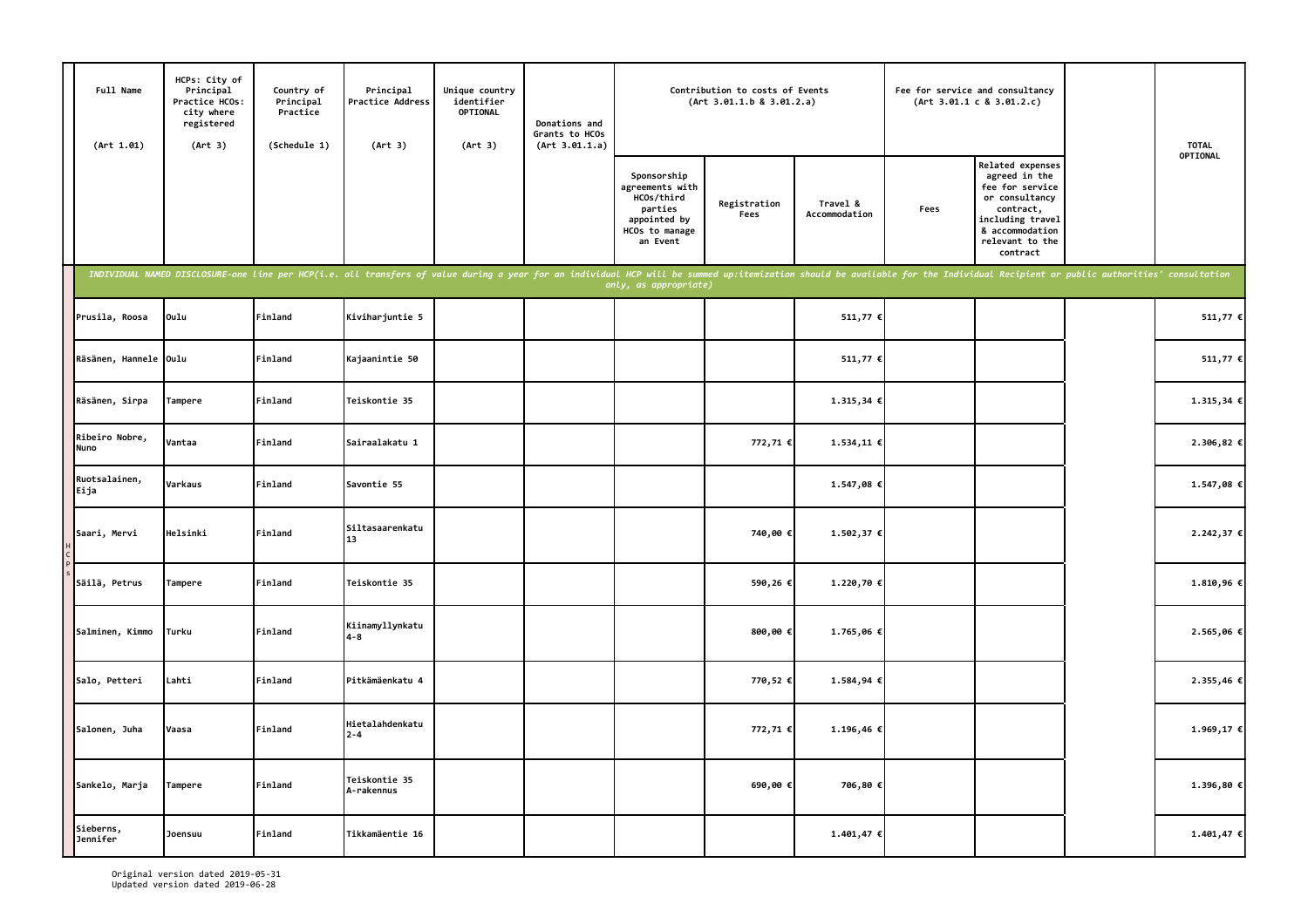| Full Name<br>(Art 1.01) | HCPs: City of<br>Principal<br>Practice HCOs:<br>city where<br>registered<br>(Art 3) | Country of<br>Principal<br>Practice<br>(Schedule 1) | Principal<br>Practice Address<br>(Art 3)                                                                                                                                                                                       | Unique country<br>identifier<br><b>OPTIONAL</b><br>(Art 3) | Donations and<br>Grants to HCOs<br>(Art 3.01.1.a) |                                                                                                          | Contribution to costs of Events<br>(Art 3.01.1.b 8 3.01.2.a) |                           |            | Fee for service and consultancy<br>(Art 3.01.1 c 8 3.01.2.c)                                                                                              | <b>TOTAL</b> |
|-------------------------|-------------------------------------------------------------------------------------|-----------------------------------------------------|--------------------------------------------------------------------------------------------------------------------------------------------------------------------------------------------------------------------------------|------------------------------------------------------------|---------------------------------------------------|----------------------------------------------------------------------------------------------------------|--------------------------------------------------------------|---------------------------|------------|-----------------------------------------------------------------------------------------------------------------------------------------------------------|--------------|
|                         |                                                                                     |                                                     |                                                                                                                                                                                                                                |                                                            |                                                   | Sponsorship<br>agreements with<br>HCOs/third<br>parties<br>appointed by<br>HCOs to manage<br>an Event    | Registration<br>Fees                                         | Travel &<br>Accommodation | Fees       | Related expenses<br>agreed in the<br>fee for service<br>or consultancy<br>contract,<br>including travel<br>& accommodation<br>relevant to the<br>contract | OPTIONAL     |
|                         |                                                                                     |                                                     | INDIVIDUAL NAMED DISCLOSURE-one line per HCP(i.e. all transfers of value during a year for an individual HCP will be summed up:itemization should be available for the Individual Recipient or public authorities' consultatio |                                                            |                                                   | only, as appropriate)                                                                                    |                                                              |                           |            |                                                                                                                                                           |              |
| Silfverberg,<br>Kati    | Vantaa                                                                              | Finland                                             | Liesikuja 7 B                                                                                                                                                                                                                  |                                                            |                                                   |                                                                                                          | 770,52 €                                                     | 1.378,76 €                |            |                                                                                                                                                           | 2.149,28 €   |
| Snell, Jeppe            | Turku                                                                               | Finland                                             | Kunnallissairaal<br>antie 20                                                                                                                                                                                                   |                                                            |                                                   |                                                                                                          | 770,52 €                                                     | 1.251,44 €                |            |                                                                                                                                                           | 2.021,96€    |
| Sutinen, Jussi          | Helsinki                                                                            | Finland                                             | Hakaniemenranta<br>18 A 13                                                                                                                                                                                                     |                                                            |                                                   |                                                                                                          |                                                              | 256,18€                   | 1.380,00 € |                                                                                                                                                           | 1.636,18€    |
| Syrjänen, Jaana         | Tampere                                                                             | Finland                                             | Teiskontie 35                                                                                                                                                                                                                  |                                                            |                                                   |                                                                                                          | 505,00€                                                      | 1.544,32 €                | 1.080,00€  | 42,00€                                                                                                                                                    | 3.171,32 €   |
| Vilhonen,<br>Johanna    | Piikkiö                                                                             | Finland                                             | Julianpolku 3                                                                                                                                                                                                                  |                                                            |                                                   |                                                                                                          | 590,26€                                                      | 1.027,50 €                |            |                                                                                                                                                           | 1.617,76 €   |
|                         |                                                                                     |                                                     |                                                                                                                                                                                                                                |                                                            |                                                   | OTHER, NOT INCLUDED ABOVE-where information cannot be disclosed on an individual basis for legal reasons |                                                              |                           |            |                                                                                                                                                           |              |
|                         |                                                                                     |                                                     | Aggregate amount attributable to transfers of value to such Recipients - Art 3.02                                                                                                                                              |                                                            |                                                   |                                                                                                          | 7.989,94€                                                    | 21.114,86 €               | 2.100,00€  |                                                                                                                                                           | 31.204,80 €  |
|                         | Number of Recipients in aggregate disclosure - Art 3.02                             |                                                     |                                                                                                                                                                                                                                |                                                            |                                                   |                                                                                                          | 10                                                           | 18                        |            |                                                                                                                                                           | 18           |
|                         | of Recipients disclosed - Art 3.02                                                  |                                                     | % of the number of Recipients included in the aggregate disclosure in the total number                                                                                                                                         |                                                            |                                                   |                                                                                                          | 15,38                                                        | 27,69                     | 3,08       |                                                                                                                                                           |              |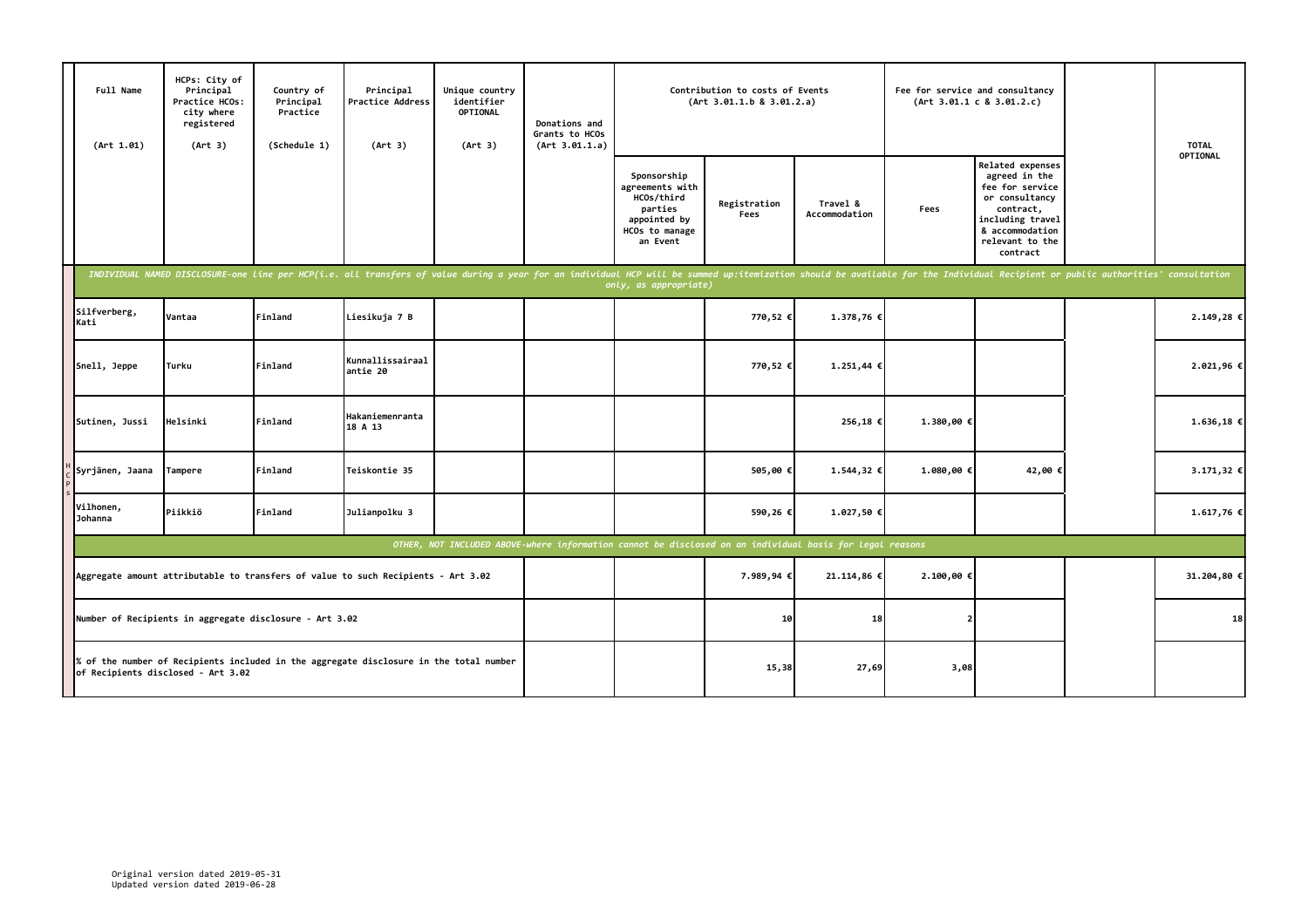| Full Name<br>(Art 1.01)                                                 | HCPs: City of<br>Principal<br>Practice HCOs:<br>city where<br>registered<br>(Art 3) | Country of<br>Principal<br>Practice<br>(Schedule 1) | Principal<br>Practice Address<br>(Art 3)                                                                                                                                                                                       | Unique country<br>identifier<br>OPTIONAL<br>(Art 3) | Donations and<br>Grants to HCOs<br>(Art 3.01.1.a) |                                                                                                       | Contribution to costs of Events<br>(Art 3.01.1.b 8 3.01.2.a) |                           | Fee for service and consultancy | (Art 3.01.1 c 8 3.01.2.c)                                                                                                                                 | <b>TOTAL</b> |
|-------------------------------------------------------------------------|-------------------------------------------------------------------------------------|-----------------------------------------------------|--------------------------------------------------------------------------------------------------------------------------------------------------------------------------------------------------------------------------------|-----------------------------------------------------|---------------------------------------------------|-------------------------------------------------------------------------------------------------------|--------------------------------------------------------------|---------------------------|---------------------------------|-----------------------------------------------------------------------------------------------------------------------------------------------------------|--------------|
|                                                                         |                                                                                     |                                                     |                                                                                                                                                                                                                                |                                                     |                                                   | Sponsorship<br>agreements with<br>HCOs/third<br>parties<br>appointed by<br>HCOs to manage<br>an Event | Registration<br>Fees                                         | Travel &<br>Accommodation | Fees                            | Related expenses<br>agreed in the<br>fee for service<br>or consultancy<br>contract,<br>including travel<br>& accommodation<br>relevant to the<br>contract | OPTIONAL     |
|                                                                         |                                                                                     |                                                     | INDIVIDUAL NAMED DISCLOSURE-one line per HCO(i.e. all transfers of value during a year for an individual HCO will be summed up:itemization should be available for the Individual Recipient or public authorities' consultatio |                                                     |                                                   | only, as appropriate)                                                                                 |                                                              |                           |                                 |                                                                                                                                                           |              |
| Etelä-Karjalan<br>shp EKSOTE                                            | Lappeenranta                                                                        | Finland                                             | Koulukatu 14                                                                                                                                                                                                                   |                                                     | 7.797,53 €                                        |                                                                                                       |                                                              |                           |                                 |                                                                                                                                                           | 7.797,53 €   |
| Helsingin<br>Infektiospesiali Helsinki<br>stit Oy                       |                                                                                     | Finland                                             | Kytöniityntie 71                                                                                                                                                                                                               |                                                     |                                                   |                                                                                                       |                                                              |                           | 1.711,20€                       |                                                                                                                                                           | 1.711,20€    |
| Helsingin ja<br>Uudenmaan shp<br>HUS -<br>HYKS-Instituutti<br>0y        | Helsinki                                                                            | Finland                                             | Haartmaninkatu 8                                                                                                                                                                                                               |                                                     |                                                   | 8.060,00€                                                                                             |                                                              |                           |                                 |                                                                                                                                                           | 8.060,00 €   |
| Infektiotautien<br>tutkimusyhdistys<br><b>ITY</b>                       | Helsinki                                                                            | Finland                                             | Haartmaninkatu 3<br>PL 21 Haartman<br>instituutti<br>virologiaos                                                                                                                                                               |                                                     |                                                   | 750,00€                                                                                               |                                                              |                           |                                 |                                                                                                                                                           | 750,00€      |
| Pohjois-Pohjanma<br>lan<br>sairaanhoitopiir<br>i ky                     | Oulu                                                                                | Finland                                             | Kajaanintie 50                                                                                                                                                                                                                 |                                                     |                                                   | 2.999,99€                                                                                             |                                                              |                           |                                 |                                                                                                                                                           | 2.999,99€    |
| Positiiviset ry<br>HivFinland                                           | Helsinki                                                                            | Finland                                             | Malminkatu 24 C                                                                                                                                                                                                                |                                                     |                                                   |                                                                                                       |                                                              | 759,85 €                  |                                 |                                                                                                                                                           | 759,85 €     |
| Suomen<br>Lääkäriliitto -<br>Suomen<br>Gastroenterologi<br>ayhdistys ry | Helsinki                                                                            | Finland                                             | PL 713 c/o<br>Duodecim                                                                                                                                                                                                         |                                                     |                                                   | 3.200,00 €                                                                                            |                                                              |                           |                                 |                                                                                                                                                           | 3.200,00 €   |
| Suomen<br>Lääkäriliitto<br>Suomen<br>Gastrokirurgit                     | Helsinki                                                                            | Finland                                             | PL 713 c/o<br>Duodecim                                                                                                                                                                                                         |                                                     |                                                   | 4.962,00 €                                                                                            |                                                              |                           |                                 |                                                                                                                                                           | 4.962,00 €   |
| Varsinais-Suomen<br>shp                                                 | Turku                                                                               | Finland                                             | Kiinamyllynkatu<br>$4 - 8$                                                                                                                                                                                                     |                                                     |                                                   | 2.480,00 €                                                                                            |                                                              |                           |                                 |                                                                                                                                                           | 2.480,00 €   |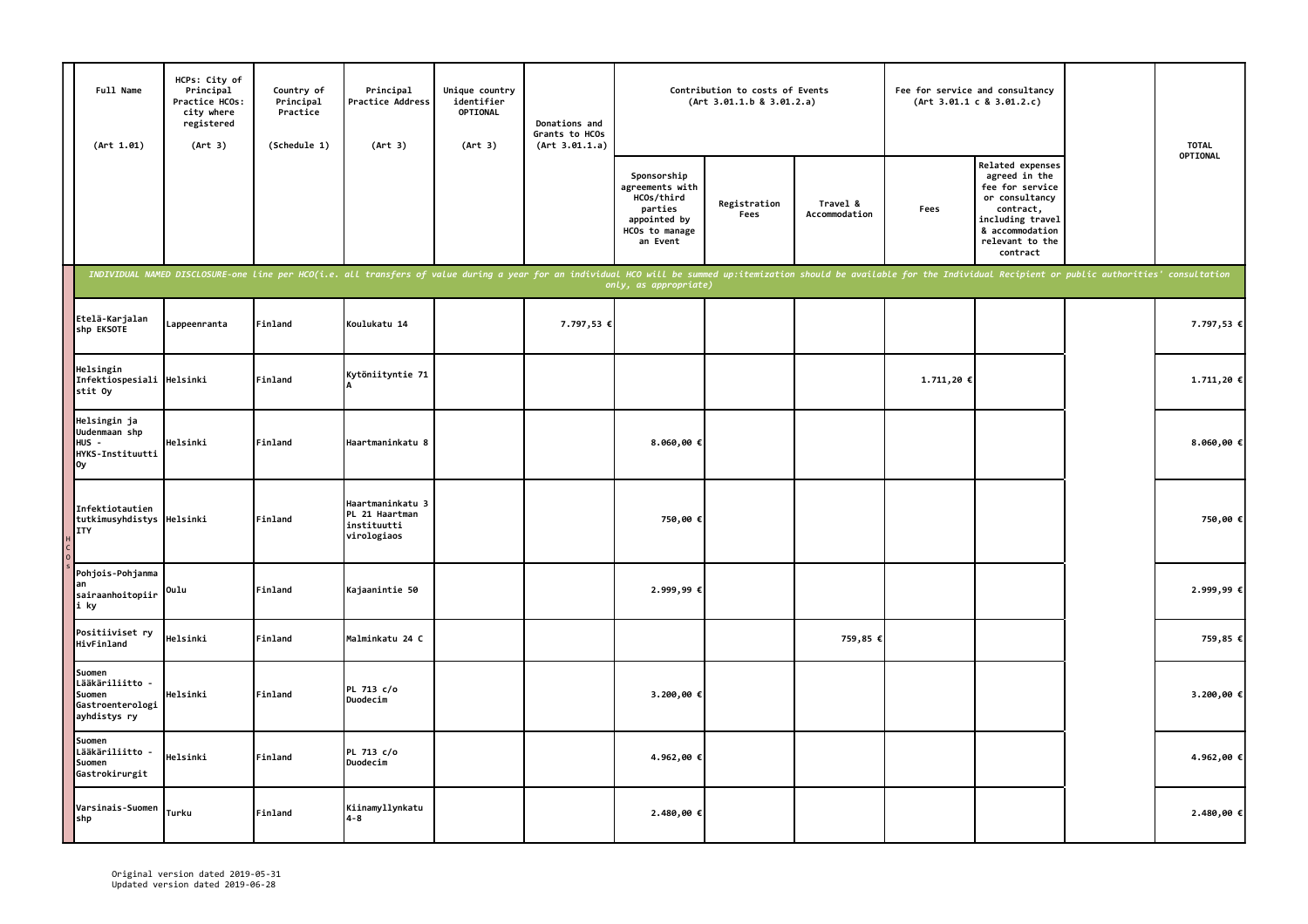| Full Name<br>(Art 1.01)            | HCPs: City of<br>Principal<br>Practice HCOs:<br>city where<br>registered<br>(Art 3) | Country of<br>Principal<br>Practice<br>(Schedule 1) | Principal<br>Practice Address<br>(Art 3)                                                                                                                                                                                       | Unique country<br>identifier<br>OPTIONAL<br>(Art 3) | Donations and<br>Grants to HCOs<br>(Art 3.01.1.a) |                                                                                                          | Contribution to costs of Events<br>(Art 3.01.1.b 8 3.01.2.a) |                           |      | Fee for service and consultancy<br>(Art 3.01.1 c 8 3.01.2.c)                                                                                              | <b>TOTAL</b> |
|------------------------------------|-------------------------------------------------------------------------------------|-----------------------------------------------------|--------------------------------------------------------------------------------------------------------------------------------------------------------------------------------------------------------------------------------|-----------------------------------------------------|---------------------------------------------------|----------------------------------------------------------------------------------------------------------|--------------------------------------------------------------|---------------------------|------|-----------------------------------------------------------------------------------------------------------------------------------------------------------|--------------|
|                                    |                                                                                     |                                                     |                                                                                                                                                                                                                                |                                                     |                                                   | Sponsorship<br>agreements with<br>HCOs/third<br>parties<br>appointed by<br>HCOs to manage<br>an Event    | Registration<br>Fees                                         | Travel &<br>Accommodation | Fees | Related expenses<br>agreed in the<br>fee for service<br>or consultancy<br>contract,<br>including travel<br>& accommodation<br>relevant to the<br>contract | OPTIONAL     |
|                                    |                                                                                     |                                                     | INDIVIDUAL NAMED DISCLOSURE-one line per HCO(i.e. all transfers of value during a year for an individual HCO will be summed up:itemization should be available for the Individual Recipient or public authorities' consultatio |                                                     |                                                   | only, as appropriate)                                                                                    |                                                              |                           |      |                                                                                                                                                           |              |
|                                    |                                                                                     |                                                     |                                                                                                                                                                                                                                |                                                     |                                                   | OTHER, NOT INCLUDED ABOVE-where information cannot be disclosed on an individual basis for legal reasons |                                                              |                           |      |                                                                                                                                                           |              |
|                                    |                                                                                     |                                                     | Aggregate amount attributable to transfers of value to such Recipients - Art 3.02                                                                                                                                              |                                                     |                                                   |                                                                                                          |                                                              |                           |      |                                                                                                                                                           |              |
|                                    | Number of Recipients in aggregate disclosure - Art 3.02                             |                                                     |                                                                                                                                                                                                                                |                                                     |                                                   |                                                                                                          |                                                              |                           |      |                                                                                                                                                           |              |
| of Recipients disclosed - Art 3.02 |                                                                                     |                                                     | $\ $ % of the number of Recipients included in the aggregate disclosure in the total number                                                                                                                                    |                                                     |                                                   |                                                                                                          |                                                              |                           |      |                                                                                                                                                           |              |